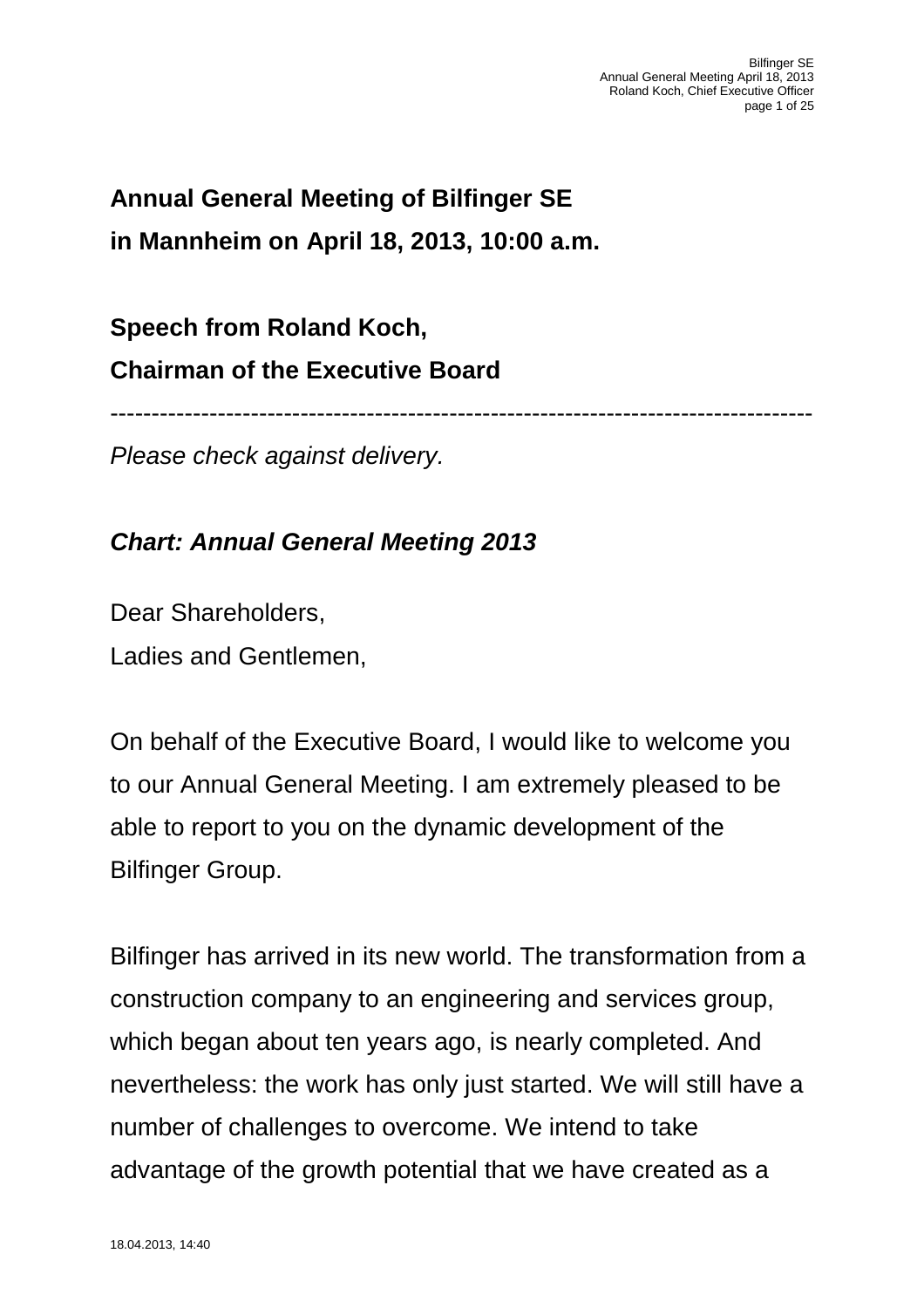result of the realignment. At the same time, we intend to achieve the desired level of profitability. The focus is on leveraging synergies and reducing costs. Over the next few minutes, I will describe to you, dear shareholders, the extent to which we have made progress along this path.

### *Chart: Unique combination: innovative engineers, dedicated service providers*

Today, Bilfinger designs, builds, maintains and operates industrial facilities, power plants, buildings and infrastructure projects around the world with about 70,000 employees. Our special competence is based on the ingenuity of thousands of engineers and the passion of dedicated service specialists. With our expertise, we reduce complexity for our customers and create the space for them to concentrate on their respective core businesses.

We see a clear trend toward dealing with buildings, power plants and industrial facilities in a manner that retains value and is sustainable. This requires exactly the kind of expertise that Bilfinger offers. Like no other competitor, we consistently think in terms of lifecycles. With forward-looking maintenance we ensure the continuously reliable output of plants and buildings.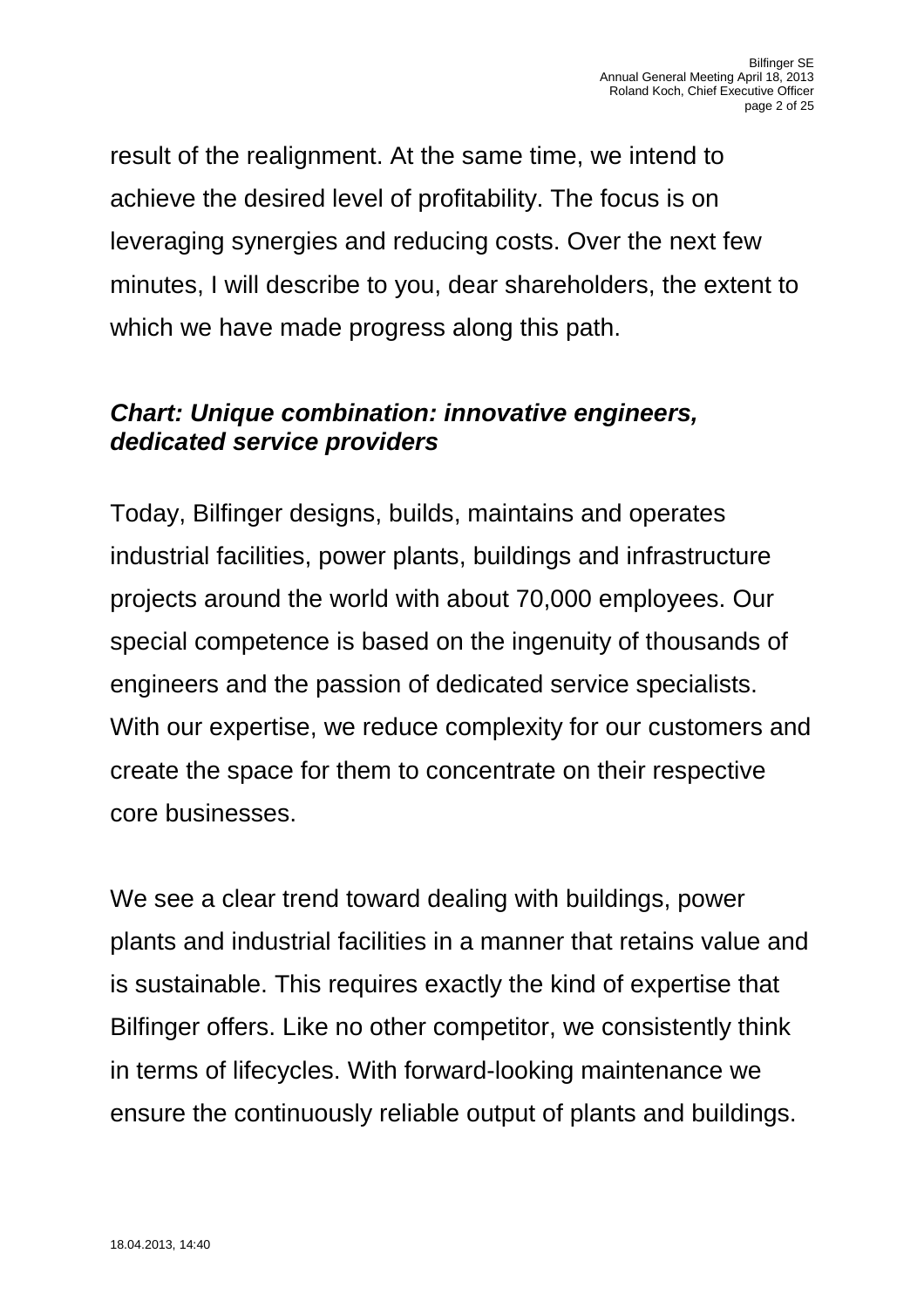From the comprehensive consideration of lifecycles, it follows that we see our products and services as sustainability solutions. With the help of these solutions, our customers can reduce their consumption of energy and raw materials, prevent emissions and also extend the service lives of buildings and plants, often giving them a 'second life'. The terms lifecycle and sustainability will become trademarks for Bilfinger around the world.

Ladies and Gentlemen,

Following a successful year in 2012, we are also optimistic that we will be able to further increase output volume and earnings in full-year 2013. We are certain that the business model I just described will convince an increasing number of clients.

But Bilfinger too is subject to economic and regulatory framework conditions. Our clients operate energy-intensive industries and that will not change even with the successes achieved in improving sustainability. Our business only grows when our clients can be certain that the location factors will not worsen and when they find reliable framework conditions for investment. This applies to Germany in particular, where we continue to generate 40 percent of our output volume.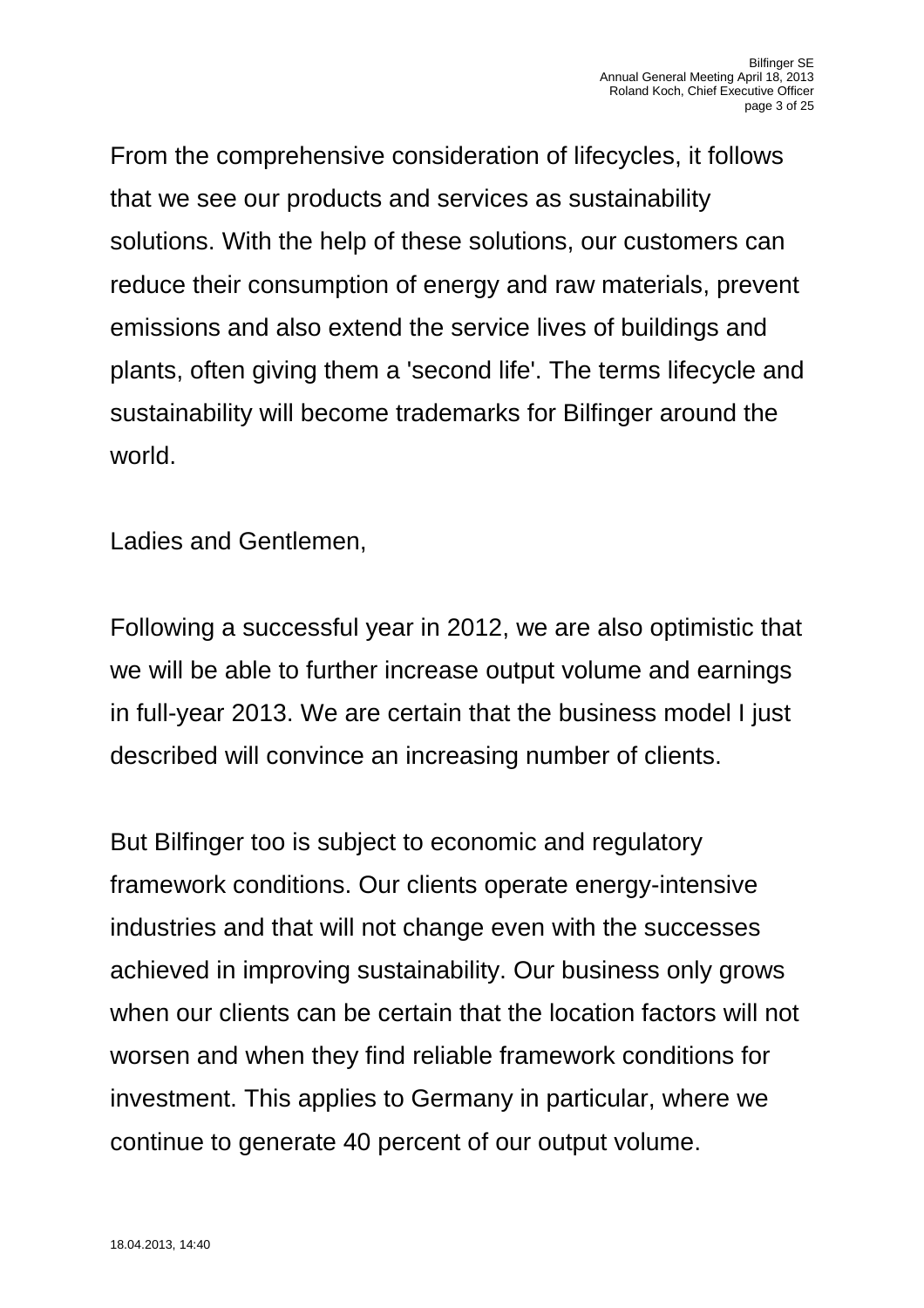With regard to the topic of location factors in Germany, I am very much concerned that the current discussion about energy prices can lead to growing hesitation among our clients and thus to a burden on our business. This is not an objection to the transformation of the energy policy. That is something we can live with. The desired conversion of the energy supply opens up a range of opportunities internationally for us as a result of our expertise in the power-plant sector, in pipeline construction and in energy management.

We are involved in the construction of new highly-efficient power plants and modernize those that already exist. We are a partner in the construction of offshore wind turbines and in the construction of solar-thermal power plants. And we are profiting from the oil and gas boom in the United States. Westcon, which we acquired last year, is developing very well. I can report to you here today that the company has won an order for the project management and assembly of plant components for the new Dakota Prairie Refinery with a volume of 135 million euros. Energy supply modifications in the United States are leading to heavy investment in the oil and gas sector to open up new storage facilities and thus to a reindustrialization of the country.

### *Chart: Energy policy: Avoid jeopardizing industrial location*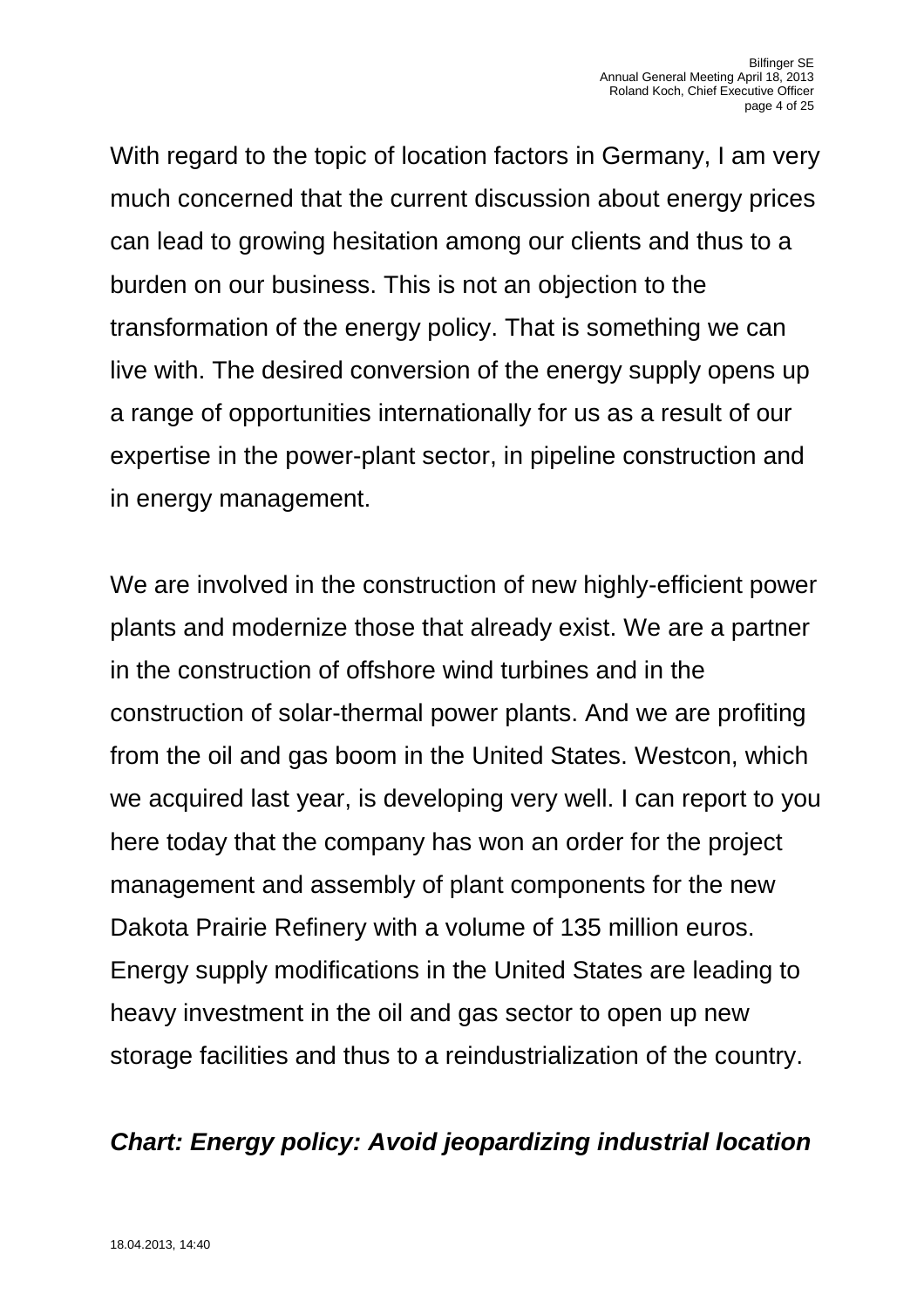Germany as a business location, however, would be weakened with each reduction of price advantages for industrial electricity consumers. The gap between industrial electricity prices in Germany and abroad cannot be allowed to grow further. If the gap grows, that would increase migration pressure and would do a significant disservice to the people in our country. Let's not kid ourselves: hundreds of thousands of jobs are linked to the electricity price issue – not only for the companies in the chemical, steel and aluminum industries, but also for their suppliers and service providers.

# *Chart: Energy policy transformation: Diversity of opportunities*

Despite all of these challenges it should be noted: we have prepared ourselves well in the growing market for economically and ecologically sensible solutions. We can offer our international customers a range of attractive projects and services.

A look at the figures from financial year 2012 shows that we are on the right track with our positioning. We met and even partially exceeded our output volume and earnings targets.

# *Chart: Financial year 2012: Output volume increased*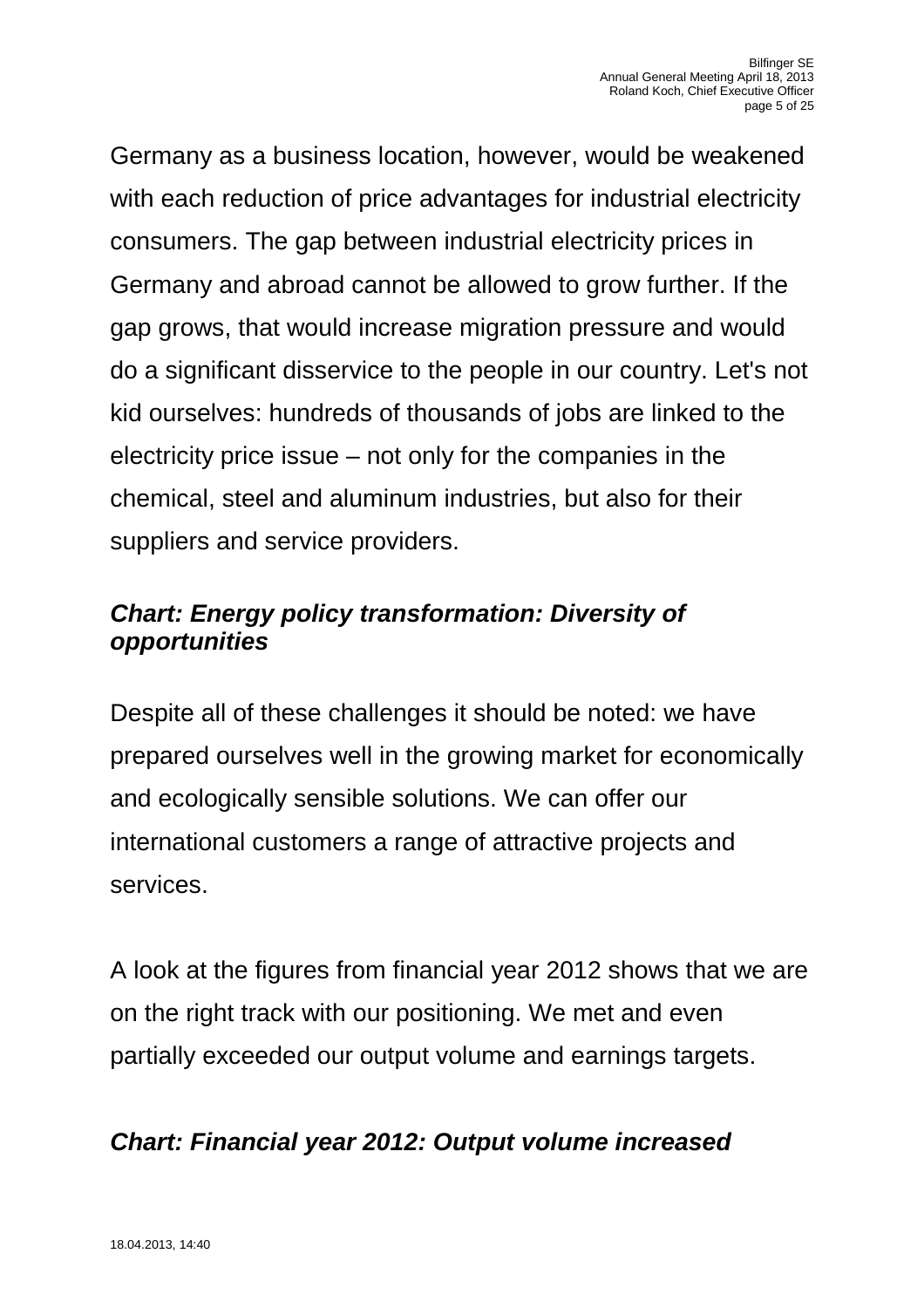Ladies and Gentlemen,

Our Group developed successfully in the year 2012. We were able to increase output volume by 2 percent to 8.6 billion euros. This although we lost output volume in the amount of 500 million euros as a result of the deconsolidation of the Nigerian business and the reduction of the construction area. But we more than compensated for this effect through organic growth and acquisitions.

# *Chart: Financial year 2012: Development of the business segments*

A look at our business segments shows that the positive development of our company is on solid footing.

In the Industrial business segment, we were able to significantly increase output volume, orders received and order backlog. Here, in particular, acquisitions also contributed. EBITA improved strongly to 206 million euros. This corresponds to an increase in the EBITA margin to 5.6 percent.

In the Power business segment, output volume also increased on the basis of the good development in international business. Orders received and order backlog were influenced by the volatility that is typical of this business. The prospects for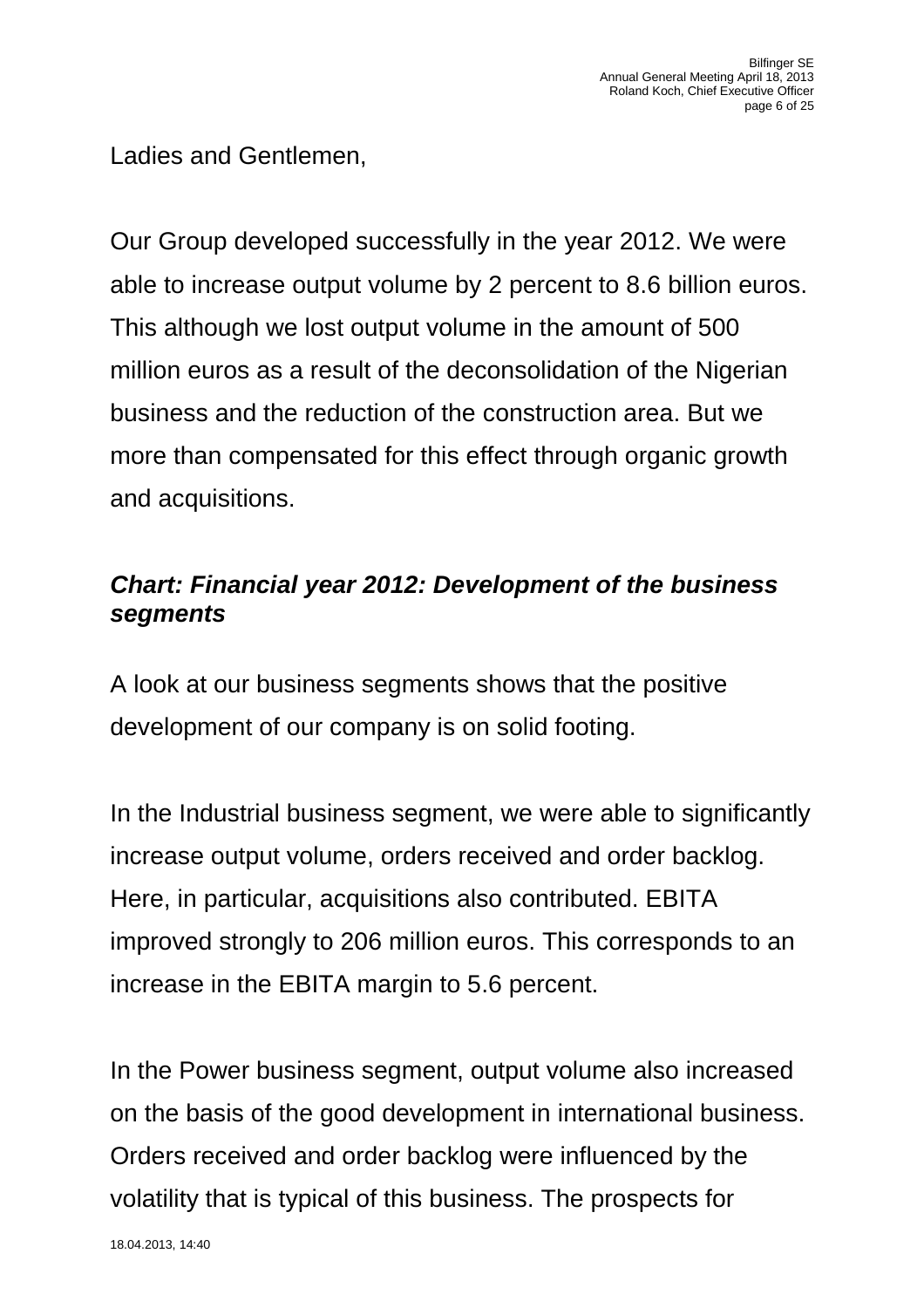ongoing developments continue to be good. EBITA increased at a higher rate than output volume to 123 million euros. With an increase in the EBITA margin to 9.3 percent, Power is once again the segment of the Bilfinger Group with the highest profit margin.

In the Building and Facility business segment, output volume and orders received were stable, although there was no longer a contribution from the Nigerian business in the second half of the year. The order backlog decreased as a result of the deconsolidation. EBITA developed positively and increased to 106 million euros. This represents a further improved EBITA margin of 4.7 percent. Allow me to add that the gradual removal of the Nigerian activities from the Bilfinger Group has been carried out very successfully and without business interference for either side. This also applies to the nearly unconditional willingness of the employees to move to what is now a Nigerian construction company.

In the Construction business segment, output volume and order backlog were reduced as planned. Orders received increased due to the inclusion of long-term projects. While in our Civil Subgroup it was possible to achieve the desired margin improvements, earnings in the Infrastructure Subgroup remained below expectations. The reason for this is the highly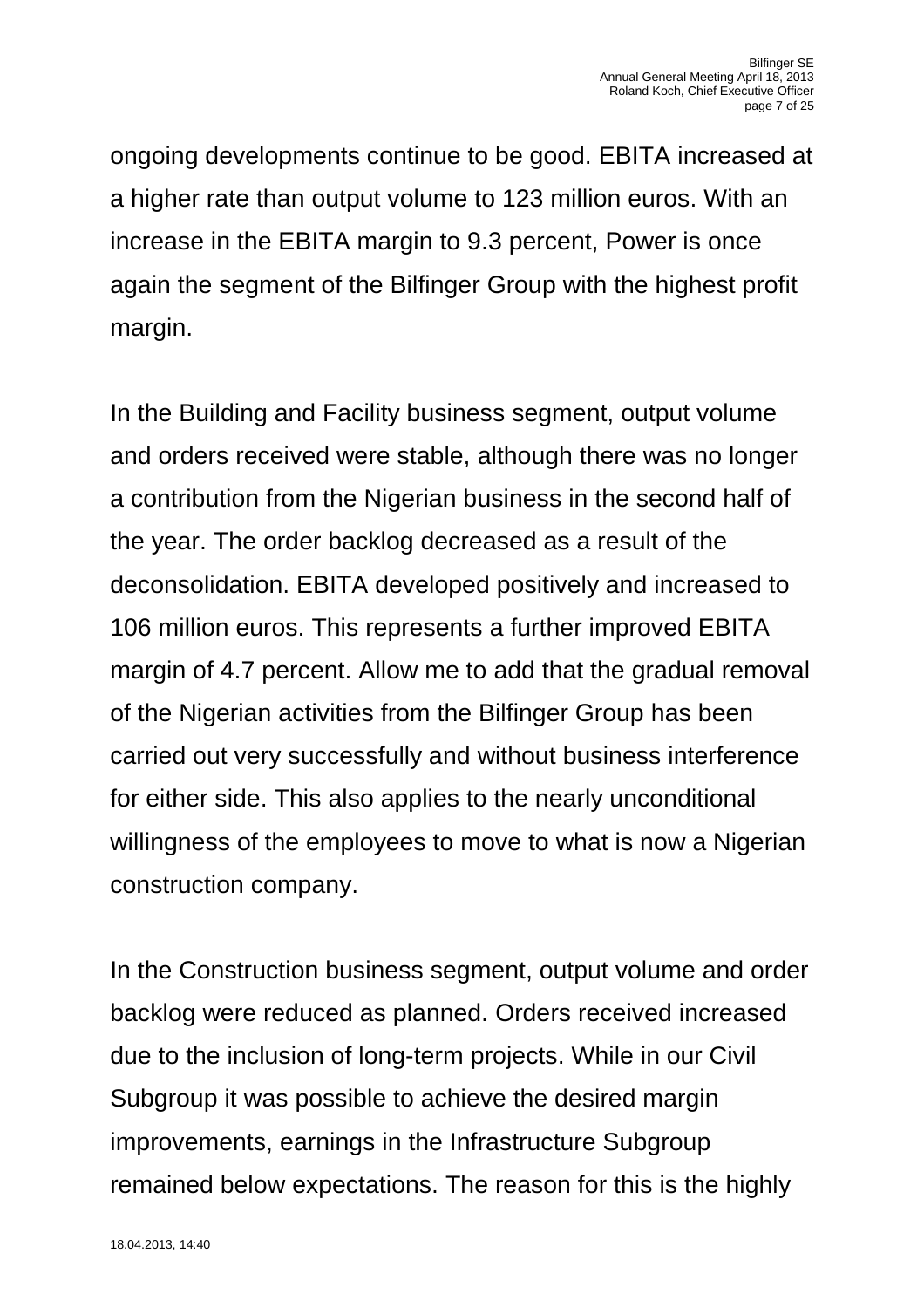questionable behaviour of the Polish government with regard to payment for services we have rendered for road construction projects there. In addition, there is a significant decrease in the number of new infrastructure projects in that country which is also important for our construction business. Overall, EBITA was 25 million euros and the EBITA margin was at 1.8 percent. The positive development of our technologically innovative civil engineering services gives us reason for optimism that we will be able to achieve our targets in the Construction business segment.

The Concessions business segment had a portfolio of 14 concession projects at the end of 2012. Committed equity amounted to 232 million euros and 163 million euros had already been paid in to project companies. The present value of the project portfolio amounted to 241 million euros on the balance sheet date.In this past year we sold shares in 18 projects to the fund listed by us in London and thus realized a gain of 52 million euros. EBITA thus increased to 41 million euros. This also includes an impairment of 13 million euros recognized on a project in Australia.

#### *Chart: Financial year 2012: Value added in target corridor*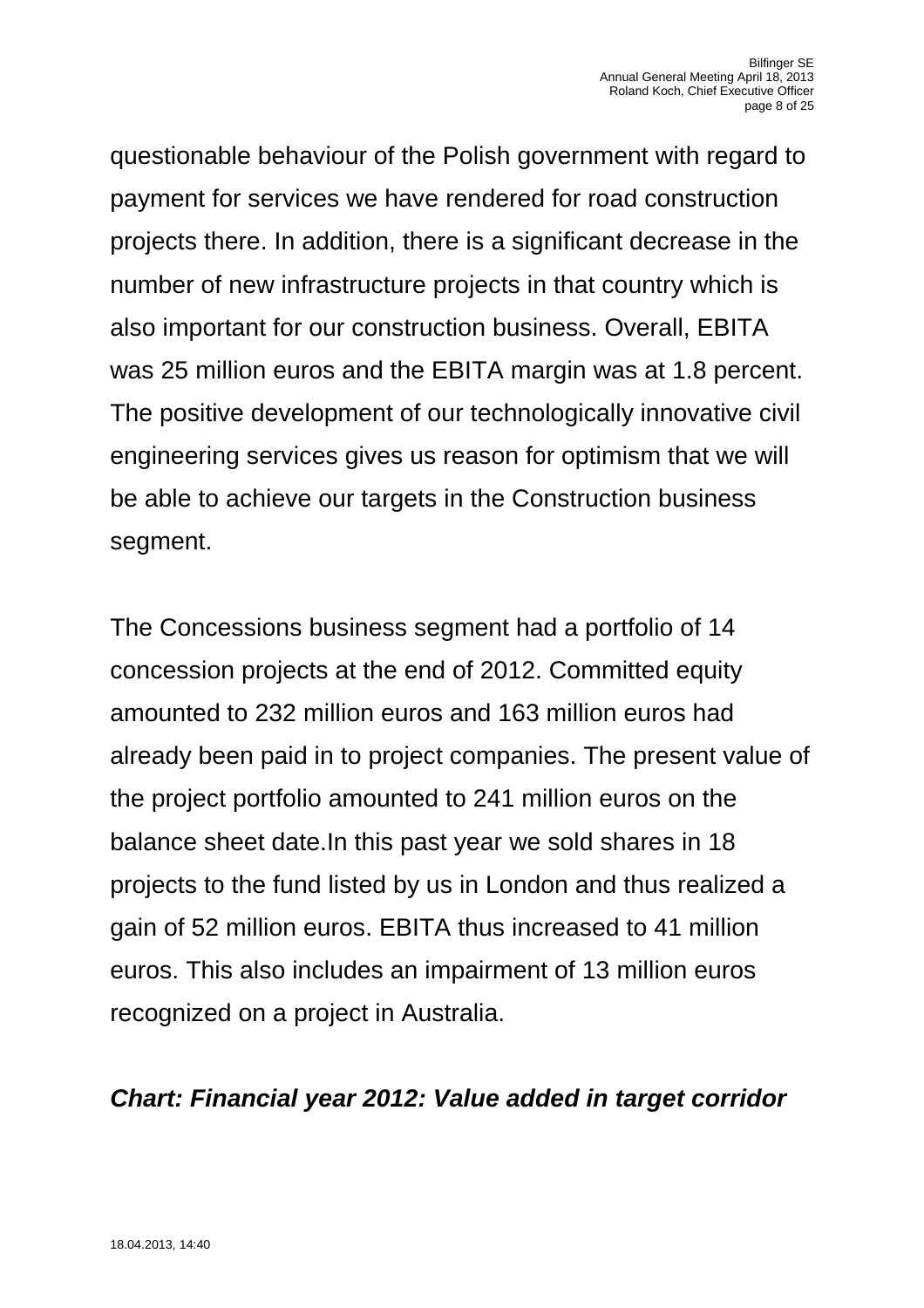Return on capital employed in our Group was 17.1 percent. This figure is in line with the target corridor of 15 to 20 percent that we have set for ourselves for the coming year. Absolute value added increased to 211 million euros.

# *Chart: Financial year 2012: Cash flow reduced*

Cash flow from operating activities was 224 million euros. This was also due to structural changes in our Group, in particular the sale of the Nigeria activities and an unfortunately changed payment behaviour among some clients as well as the reduction of the construction business.

With an above-average free cash flow of 431 million euros, we have generated sufficient funds for the further development of the Group.

# *Chart: Financial year 2012: Record EBITA and EBITA margin*

Dear Shareholders,

All of these figures must of course be judged based on what we were able to achieve with them for you as owners and investors. We can therefore proudly say that we again achieved the best EBITA to date in the history of the company in 2012.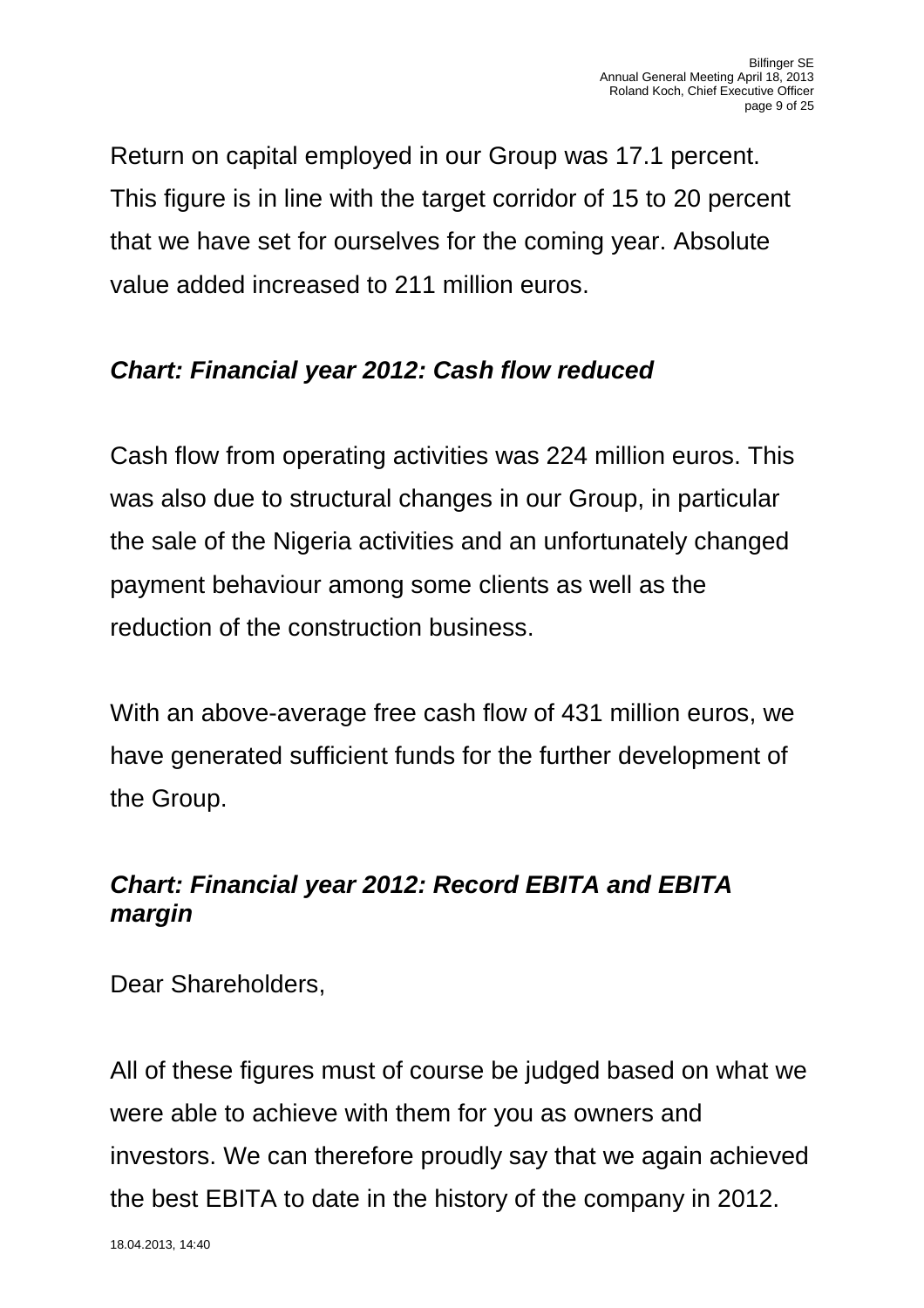Earnings before interest, taxes and amortization on intangible assets from acquisitions is the benchmark for the operating result at Bilfinger. It rose by 17 percent to 466 million euros. The EBITA margin was thus at 5.4 percent, after 4.7 percent in 2011.

# *Chart: Financial year 2012: Exceptional items EBITA*

Allow me to add here that this success in this amount was supported by exceptional items. EBITA includes capital gains from the sale of 18 concession concession companies in the Concessions business segment as well as from the reduction of our investments in the Nigerian business for a total of 97 million euros. There were opposing effects from the approximately 48 million euro lower operating profit from the operation of the sold concession projects, the impairment of an Australian concession project and one-time expenses for our BEST strategy program. The remaining EBITA in the amount of 417 million euros is still the highest operating profit in our history and is 5 percent above the figure from the previous year.

#### *Chart: You made it work!*

That is an accomplishment from everyone in our company. When I report this to you today, I do not want to neglect to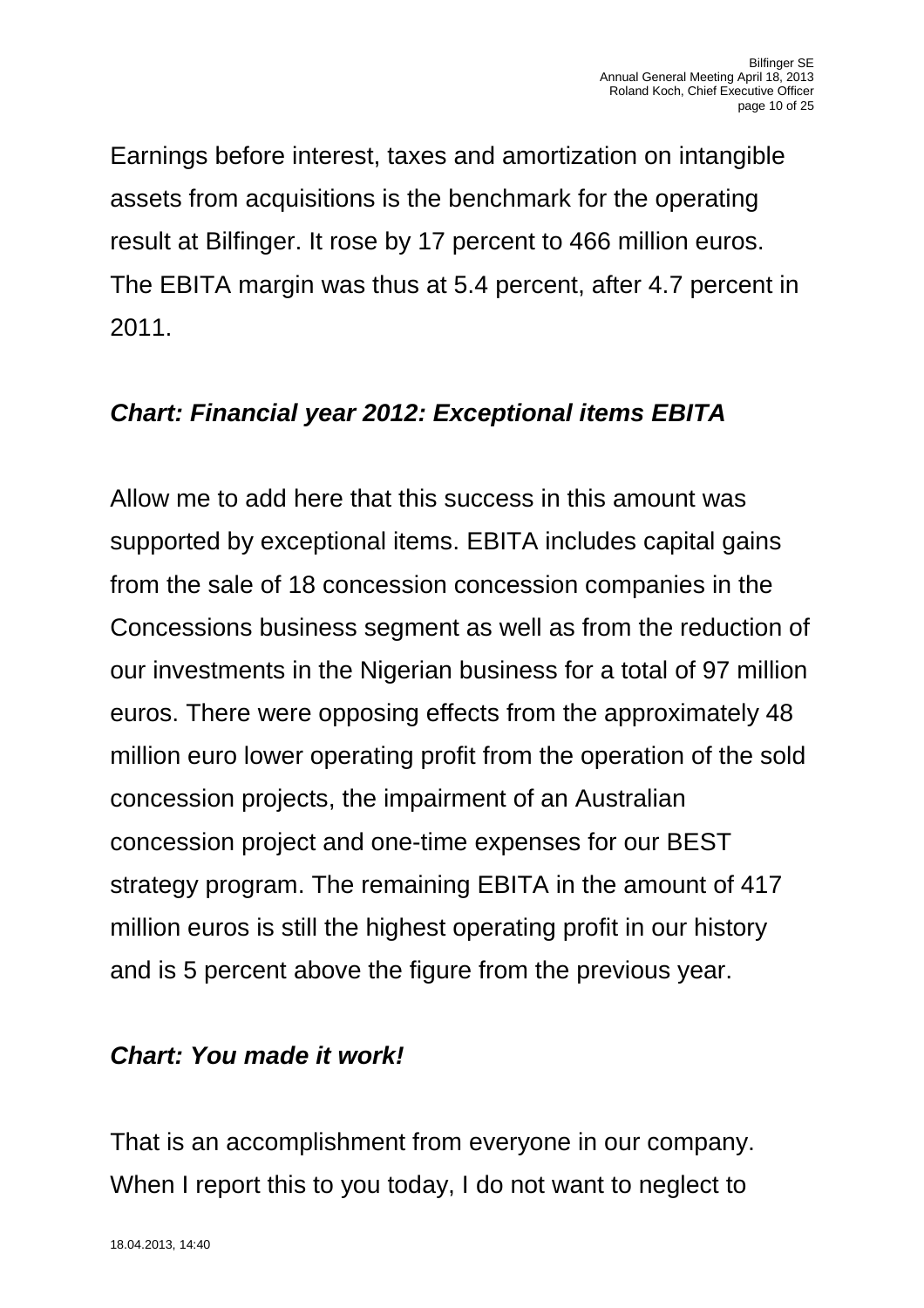thank the nearly 70,000 employees around the world for their commitment and their loyalty to Bilfinger.

# *Chart: Financial year 2012: Net profit significantly improved*

Net profit increased by 25 percent to 275 million euros. Earnings per share from continuing operations was thus at 6.23 euros after 4.99 euros in the previous year.

# *Chart: Financial year 2012: Continuity in the dividend policy*

Continuity in the dividend policy is an important value for Bilfinger, one which we have also retained for 2012. The Executive Board and the Supervisory Board propose to you today that a dividend of 3.00 euros per share be approved for financial year 2012. We thus continue the long-standing reliable dividend policy also in 2012. We orient ourselves toward a distribution ratio of approximately 50 percent of net profit, adjusted for exceptional items if necessary. Without the onetime bonus from the sale of Valemus Australia in the previous year, this corresponds to an increase of 20 percent. In relation to the Bilfinger share price at the end of 2012, this represents a dividend yield of 4.1 percent. This means that as in the previous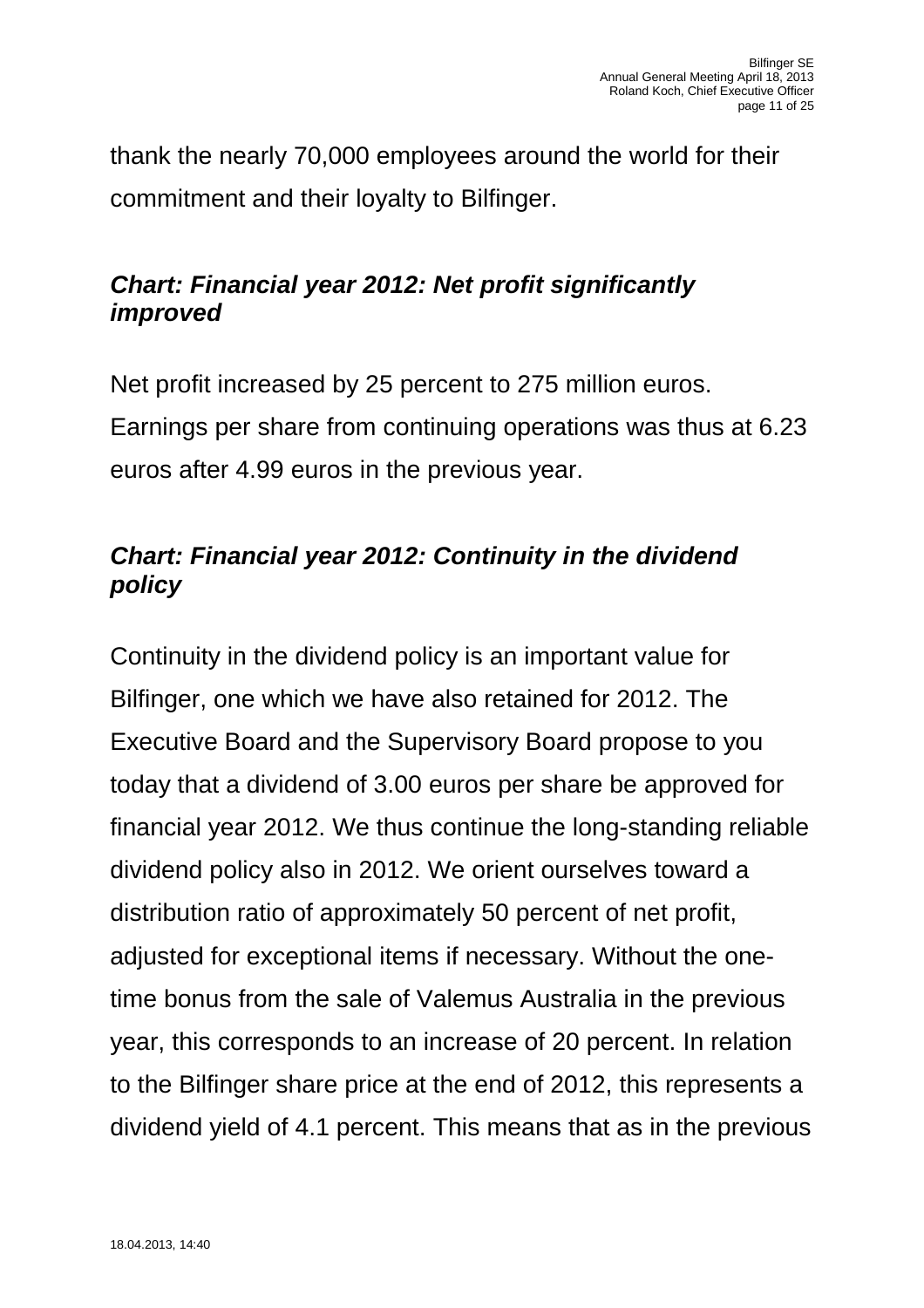year, Bilfinger is among the top dividend companies in the DAX and MDAX.

#### *Chart: Financial year 2012: Strong performance of shares*

Certainly not least for this reason, the share recorded a 2012 closing price of 73 euros, an increase for the year of 17 percent. Since the beginning of the year, the Bilfinger share has again risen significantly to a price of currently 78 euros and the value of the company has grown by 7 percent. And looked at over a longer period of three years, the performance of our share has been considerably better than that of the MDAX and DAX. We are aware that confidence in the successful further development of Bilfinger is expressed in the current price.

Ladies and Gentlemen,

Let me take the opportunity to look at further topics in today's agenda for which we ask for your approval.

Under Item 6 of the Agenda, we recommend authorization for the issue of convertible bonds and bonds with warrants. The regulation approved by the Annual General Meeting in 2010 shall be replaced by an authorization for the issue of bonds with a total nominal value of up to 500 million euros. The associated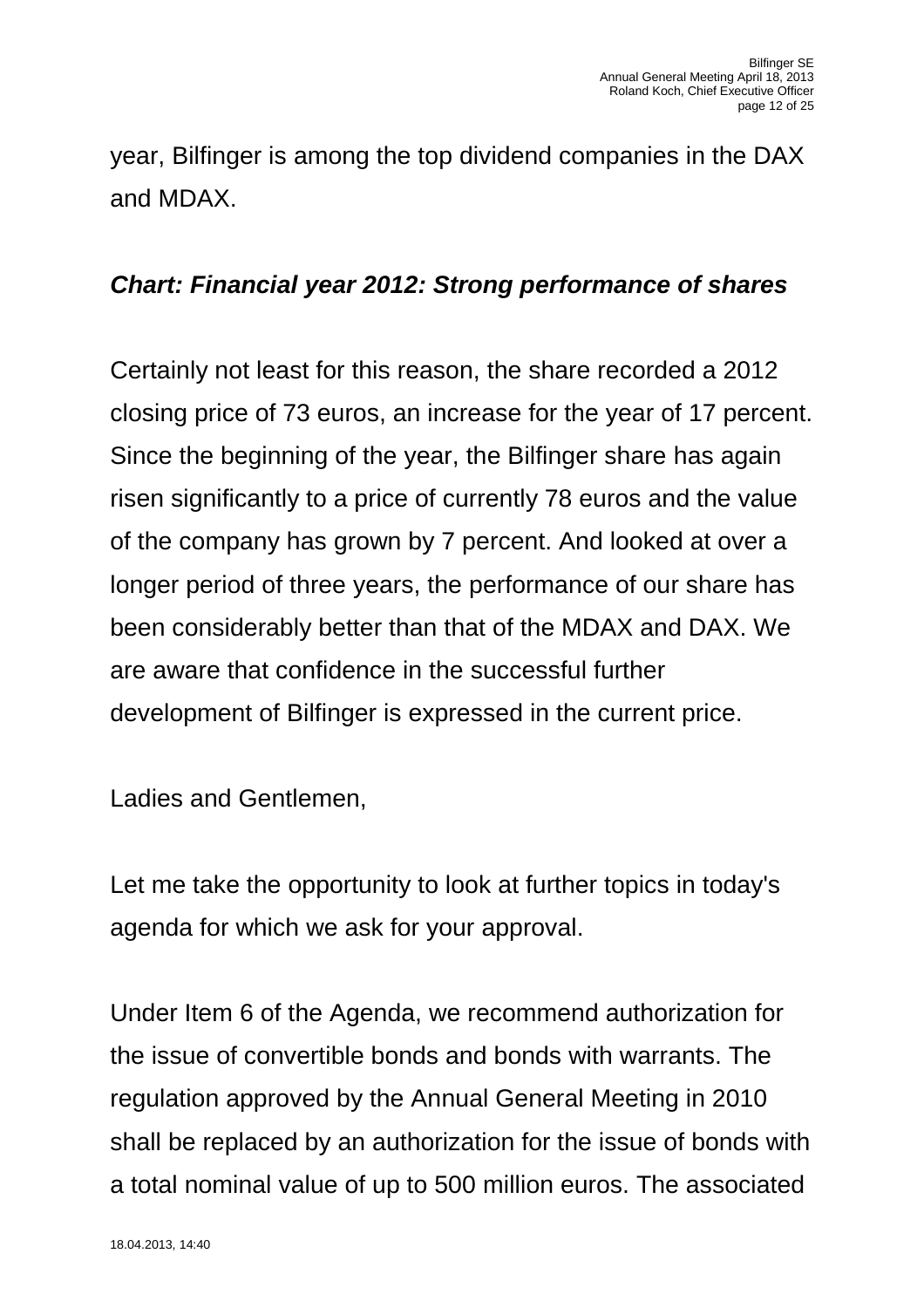increase in the previous total nominal value of 350 million euros will in future allow the company, despite the significantly increased share price since the year 2010, to raise capital through the issue of bonds with full access to the conditional capital, the amount of which remains unchanged.

Further, under item 7 of the agenda, we recommend replacing the existing authorization to acquire own shares with a new authorization with validity until April 2018. On top of the application possibilities for treasury shares in line with the previous authorization, the possibility to offer treasury shares to employees of the Bilfinger Group should be added. This will in future be carried out within the framework of the employee participation program established last year. With this program we increase the loyalty of our employees to the company and you, dear shareholders, also benefit from this.

Concrete capital measures are not planned at this time. We would, however, like to keep open all possibilities for the development of the company.

In addition, we ask for your approval under item 7 of today's agenda for profit and loss agreements with the newly formed Bilfinger Industrial Technologies GmbH in Frankfurt and Roediger Grundbesitz GmbH in Hanau. This will result in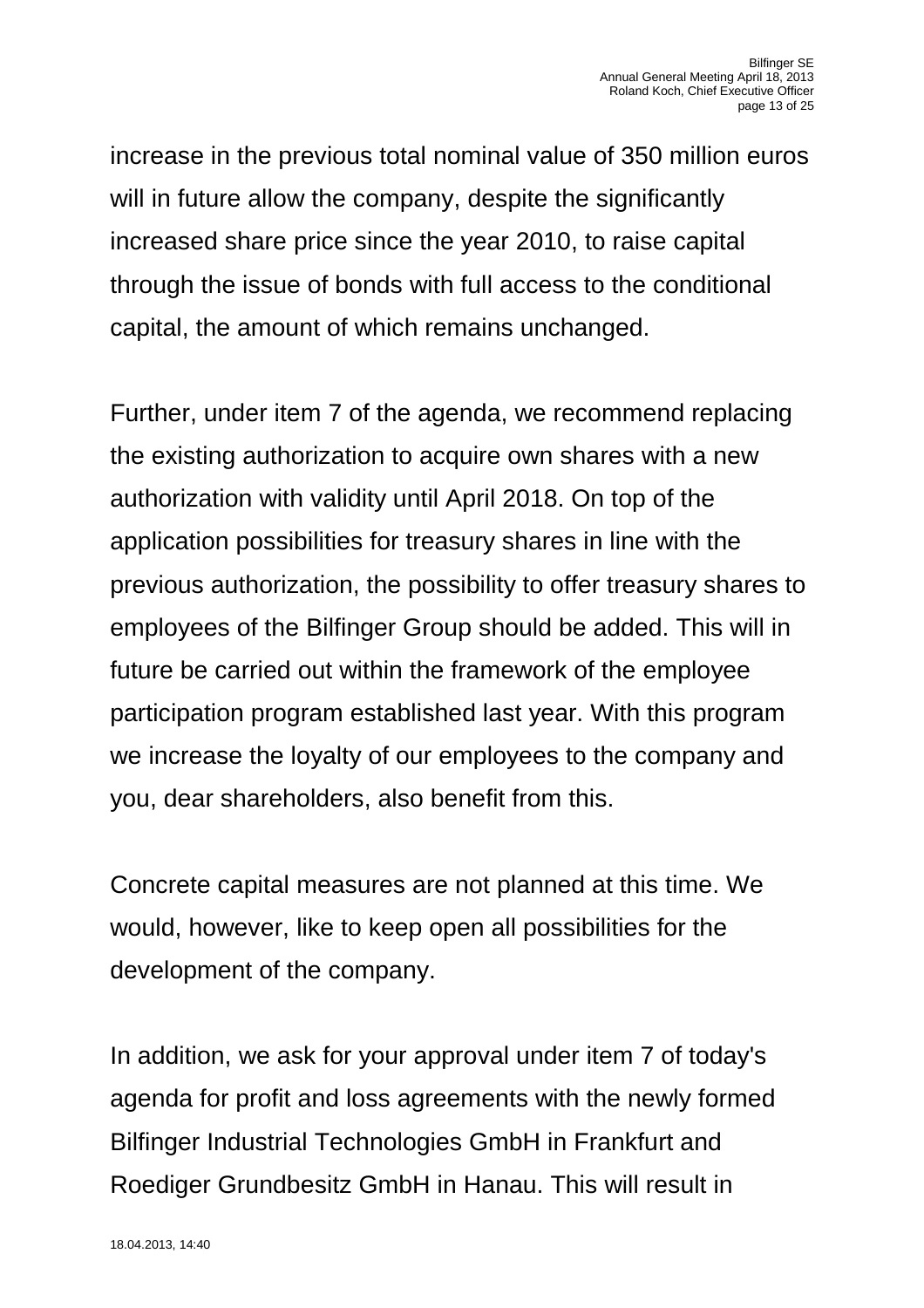interlocking relationships with tax advantages that we would like to use. The content of the contracts is usual for such structures.

Ladies and Gentlemen,

We are facing the challenge, following the acquisitions of the past decade, to now form a stronger internally networked company. One of the focuses here is also on improving our cost structures. That the sales, general and administrative costs would rise during a phase of numerous acquisitions was to be expected. We are currently undertaking an intensive review of structures and processes and are convinced that we will be able to sustainably reduce our expenses.

### *Chart: Strategic program Bilfinger Escalates Strength (BEST): Implementation by summer 2013*

One year ago, I introduced to you our strategic program BEST. The objective of *Bilfinger Escalates Strength* is, in particular, to convert our improved market opportunities into earnings. Today, I can report to you that we have made a significant step forward with these efforts. Most of the BEST instruments have already been implemented, those remaining will follow in this year. On the basis of processes, rules and instruments defined throughout the Group, we will utilize existing customer contacts and regional experience beyond the borders of the individual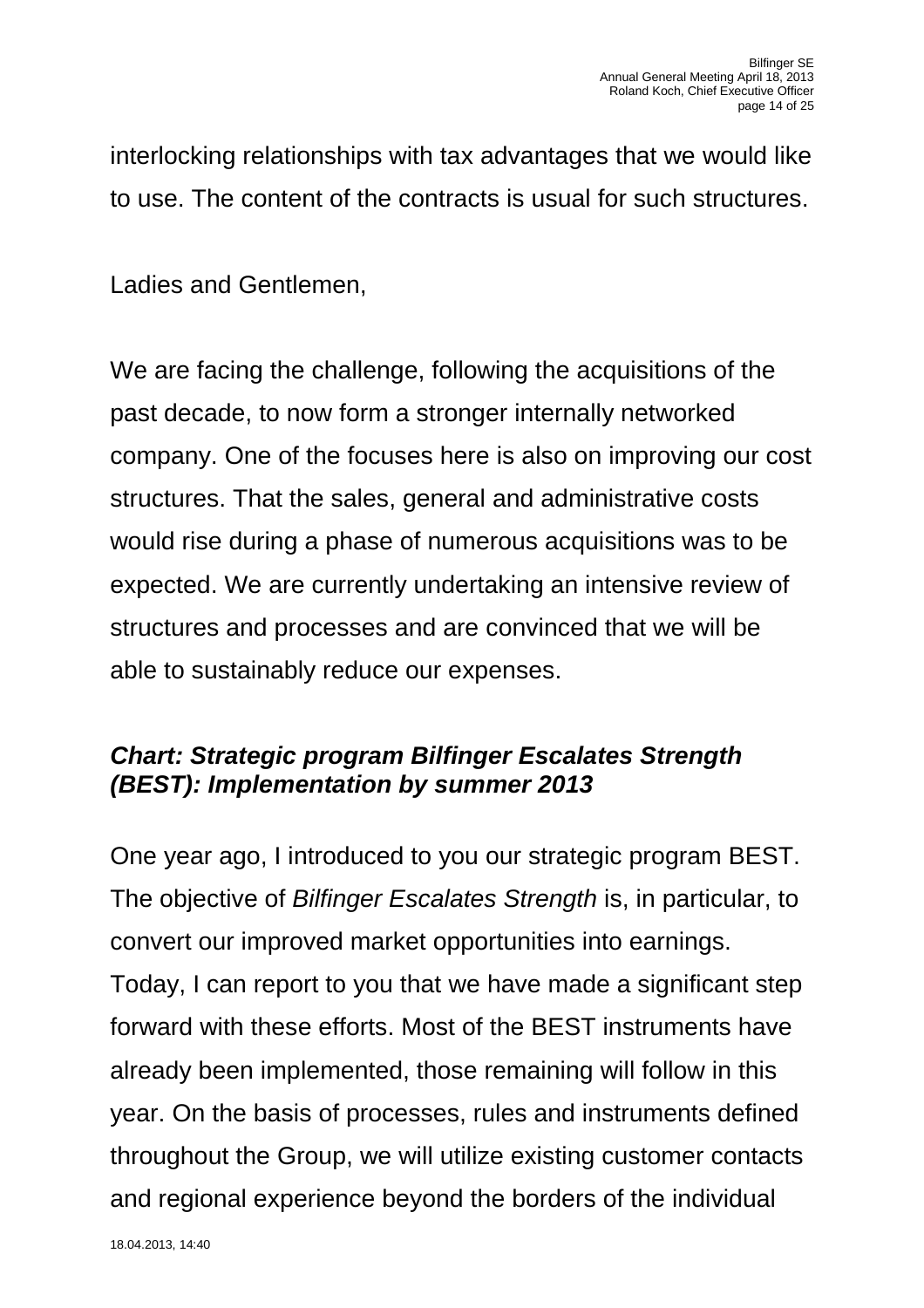business segments. Because most of our clients have had contact with only one part of our Group, while we are in a position to offer them an attractive range of services from very different business segments, many growth opportunities present themselves.

Our new Bilfinger Client Net is an important instrument in this regard. This information system makes our diverse customer relationships throughout the Group transparent and provides information about the individual requirements of the client. Or the Bilfinger Sales Net. This platform which, among other things, offers an overview of international tenders, supports our companies in efforts aimed at preparing joint bids. We can thus better maximize the business potential of a client than was previously the case.

Bilfinger Client Net, Bilfinger Sales Net and other electronic platforms are important tools for cooperation in a decentralized group. I would like to use the following examples to indicate to you how we at Bilfinger can network our expertise to the advantage of the client – across all business segments and regional borders.

### *Chart: Networking example: Polysilicon plant, Wacker Chemie, Tennessee, USA*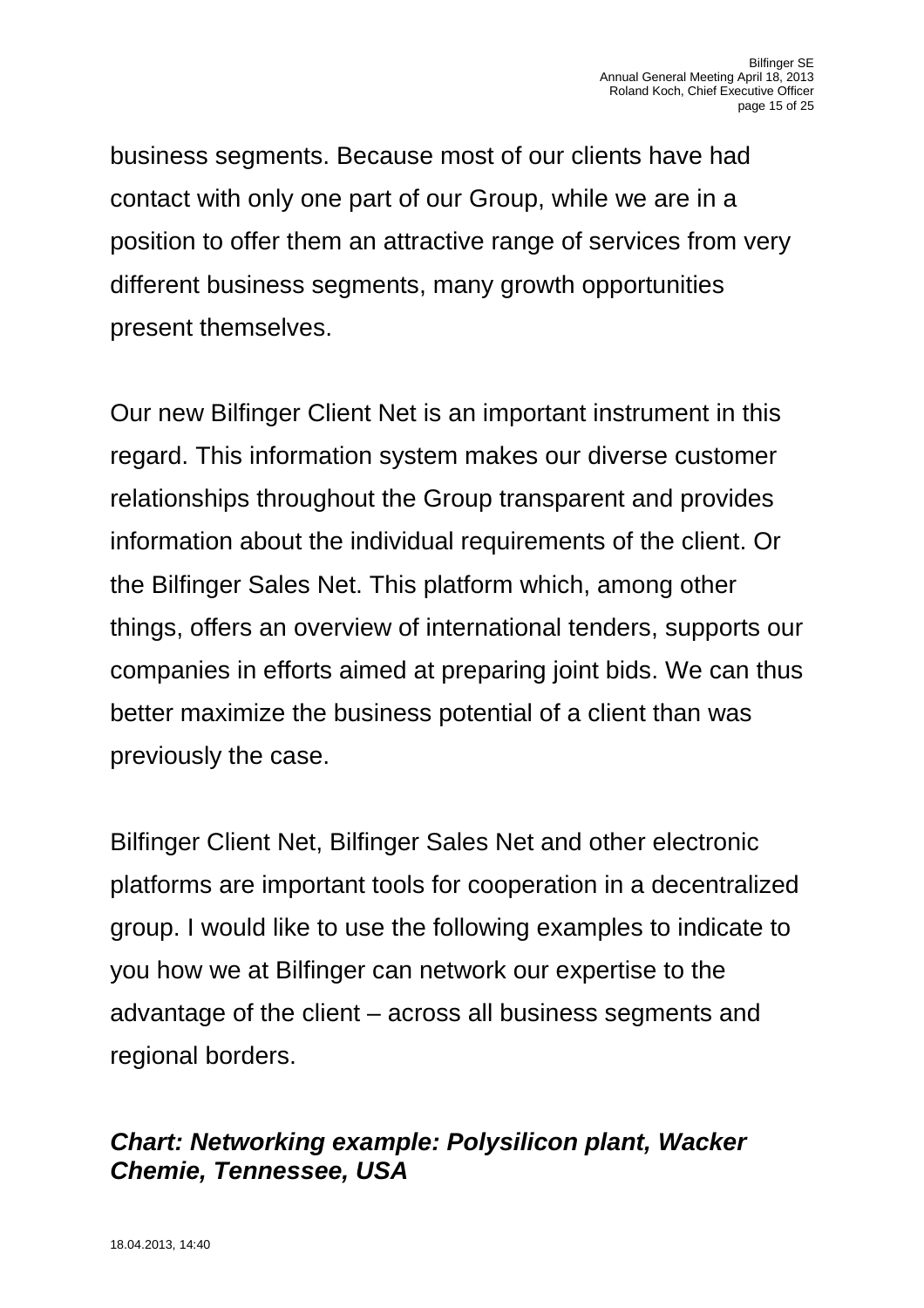Ladies and Gentlemen,

Since 2008, our civil engineering specialists in the Construction business segment have built four plants for the production of high-purity silicon for use in solar cells and micro-chips. When the colleagues heard in 2011 that Wacker Chemie also wanted to build such a plant in the USA, they quickly presented the client with an effective project team in order to win this order as well.

The team included Bilfinger experts from four companies in the business segments Industrial, Power and Construction. It was only as a result of the bundling of our competences in Germany, Austria and the USA that we were able to bid for, win and carry out this complex order in the required time and quality level.

One special challenge was, for example, the construction and transport of the 72-meter long cleaning columns that you see in the picture here. They had to be manufactured in one piece, something that few companies are capable of.

# *Chart: Networking example: Liquified Natural Gas plant Sakhalin Energy, Russia*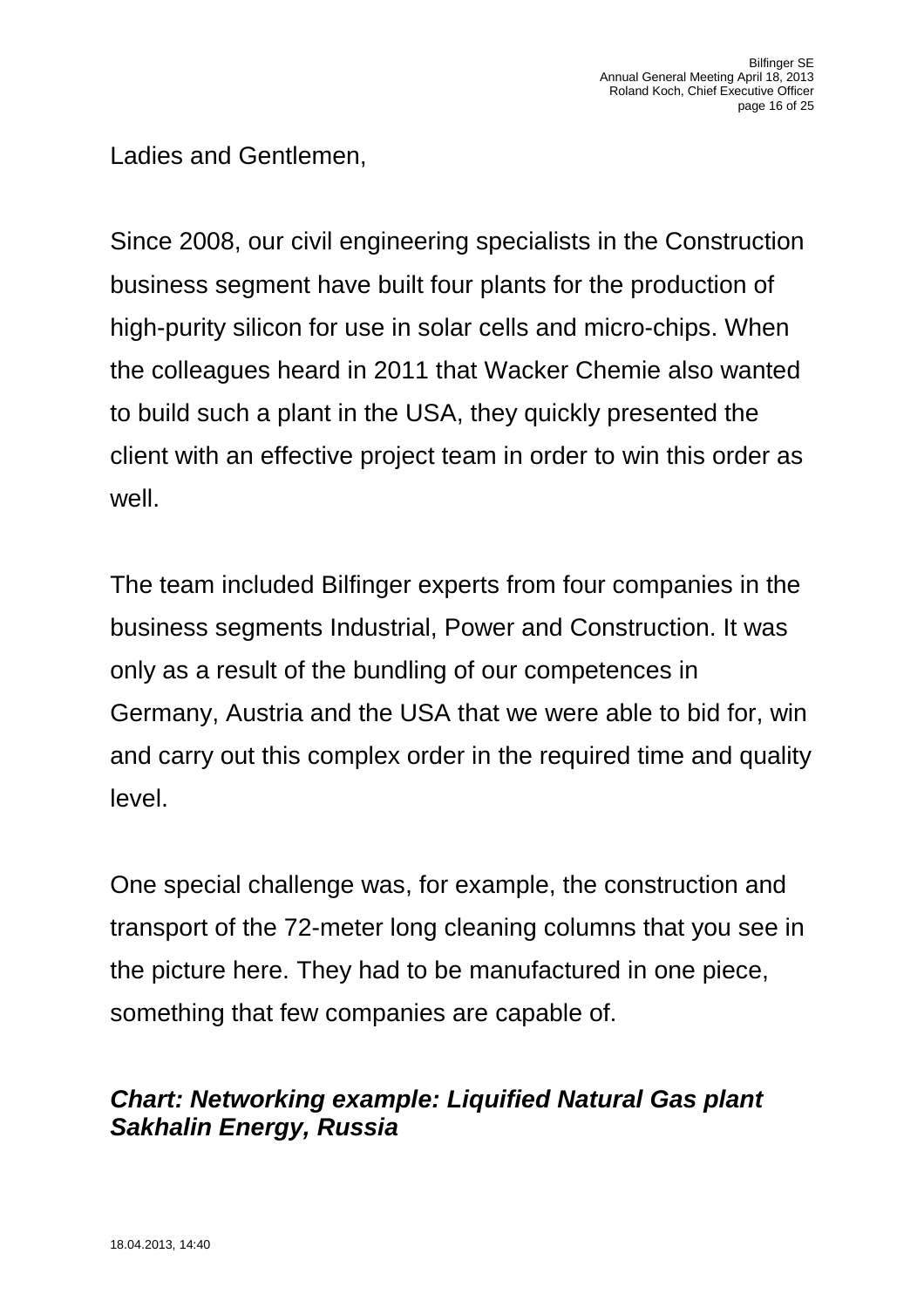The second example shows how we integrate newly-acquired companies in the Bilfinger family and thus quickly gain new business together.

Just to remind you: at the beginning of 2012, we acquired the Dutch engineering and consulting specialists Tebodin. Since then, 2,400 highly qualified engineers have been strengthening the Bilfinger team in the Industrial business segment, for example in growth regions like Eastern Europe, the Middle East and Asia.

We are thus in a position to better serve top companies in the process, oil and gas industries and to follow them to any location in the world. Industrial Services and Tebodin, for example, are at work together in the Far East on the Russian island of Sakhalin. For Sakhalin Energy, a joint venture between Gazprom, Shell and Mitsubishi, we carried out an analysis in order to increase the effectiveness and efficiency of a liquefied natural gas plant and its downstream production facilities. As a result of this cooperation, Industrial Services and Tebodin have significantly expanded Bilfinger's regional presence.

It is now standard practice for engineers from Tebodin to be at the table during client discussions from other units. The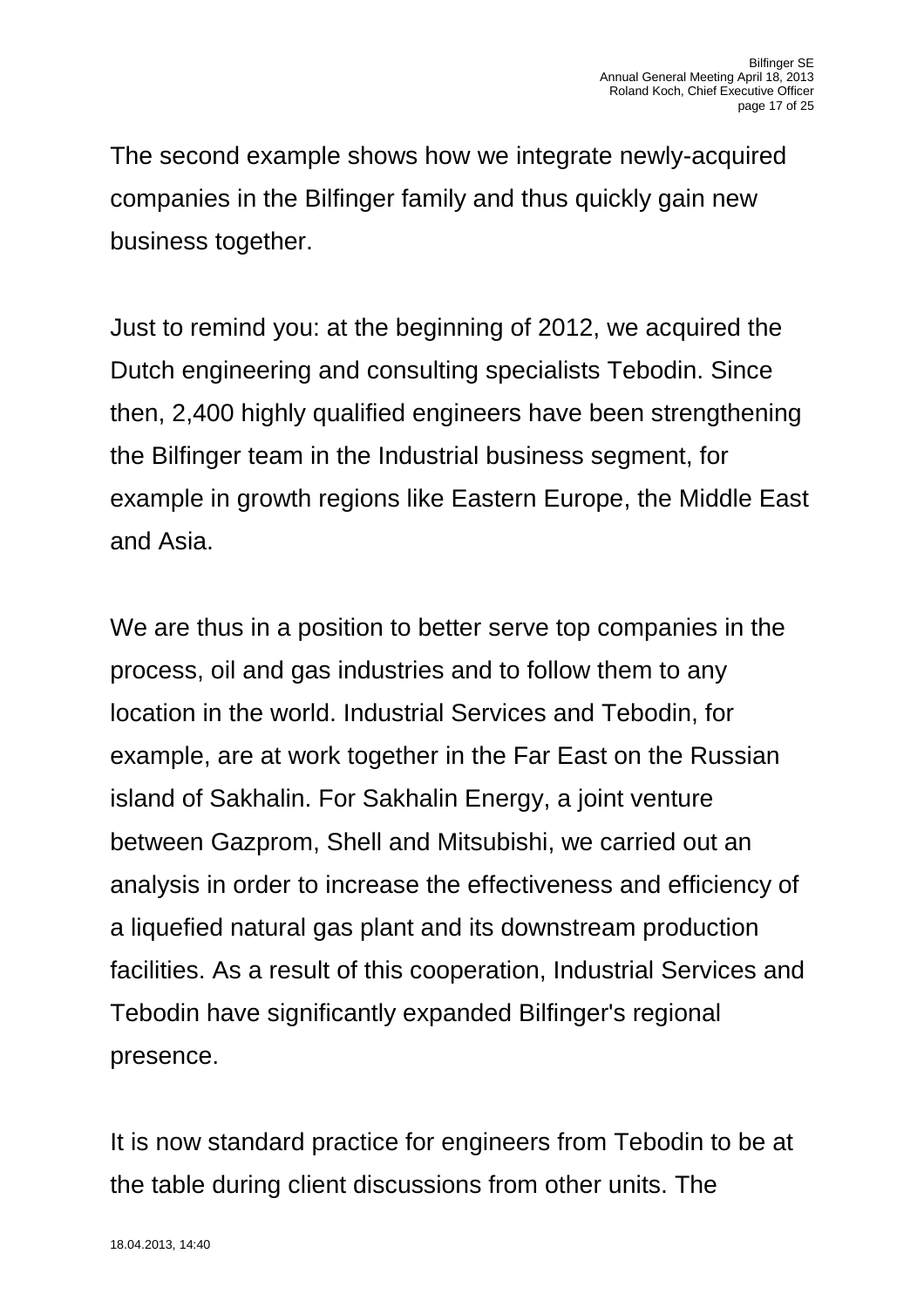Construction business segment, for example, has introduced Tebodin to its customers in Poland. Interesting design orders have emerged as a result. In India, NeoStructo has also turned to engineering expertise from Tebodin. And here, right in front of our doors, Tebodin in turn recommended another unit in the Industrial business segment at Akzo Nobel in Frankfurt. The results included orders in the area of piping construction and pump service.

# *Chart: Networking example: Belchatow power plant, Poland*

In Poland, Bilfinger is playing a key role in the modernization of Belchatow, the largest coal-fired power plant in Europe.

Since 2010, our experts have been modernizing six boilers which, at 144 meters, are twice the height of the cathedral in Speyer. Bilfinger employees from six Industrial and Power companies in Poland, Germany and Croatia are building scaffolding, insulating pipes and installing boilers, among other things. In peak periods, there are up to 1,500 workers on the construction site – an enormous project management task that we are mastering with tremendous success.

There are also promising approaches in Vietnam, by the way. There we have signed a memorandum of understanding for the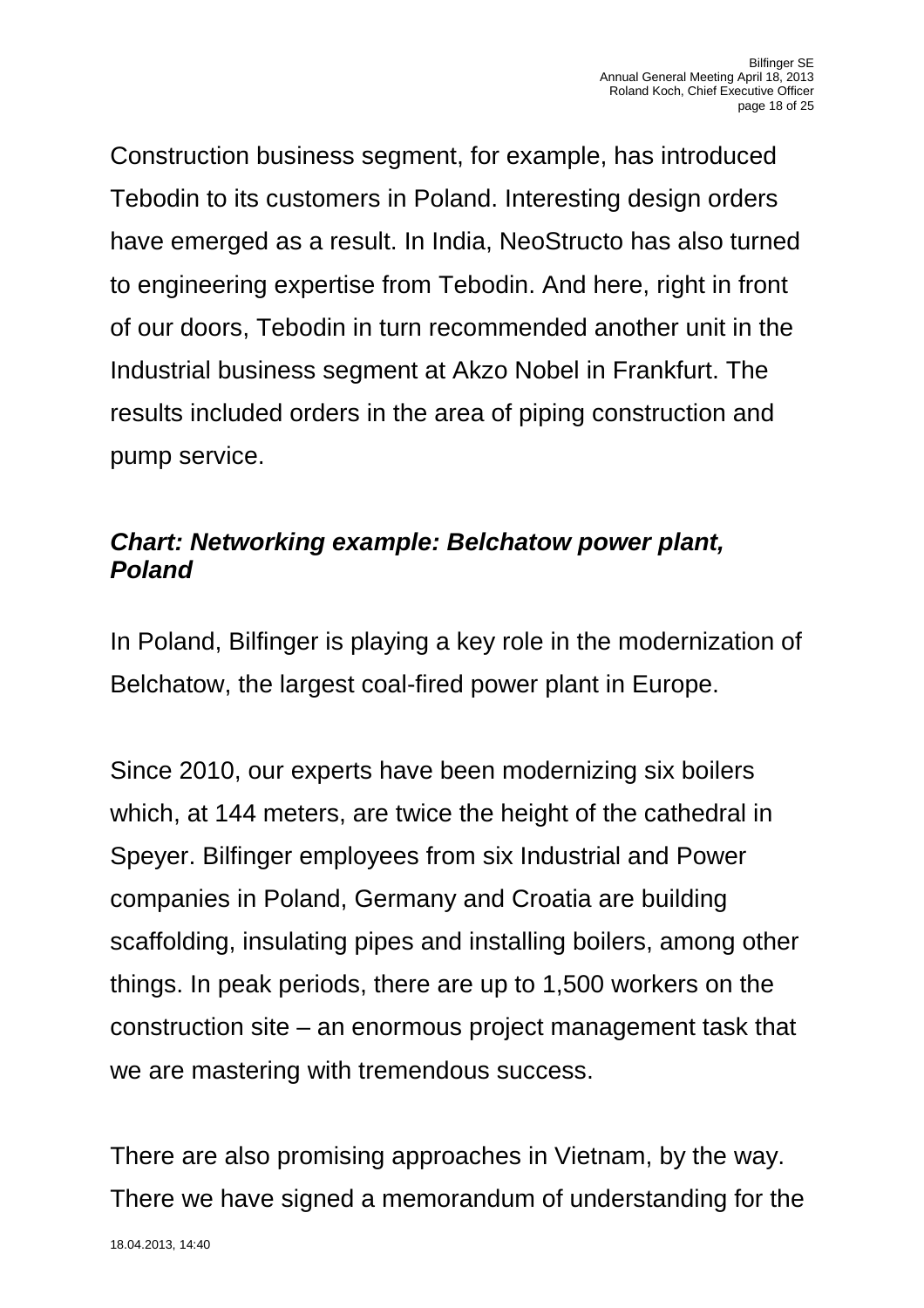modernization of fossil fuel power plants. According to our calculations, this would mean that 80 percent of the reductions in emissions that could have been achieved through new construction - at 50 percent of the costs. In view of Vietnam's limited resources, that is a strong argument for modernization.

Ladies and Gentlemen,

These examples show not only that Bilfinger is continuing to grow together, but also the extent of business potential we can tap into with sustainable client solutions.

As I mentioned at the start of my remarks: Bilfinger sees itself as a sustainability company. For one thing, we are aware of our responsibilities toward employees, the environment and society. The Group is therefore constantly working to minimize the burdening ecological effects of its business activities. For this reason, we are one of the first MDAX companies to submit a declaration of compliance with the German Sustainability Code.

For another thing, we are helping our clients to reach their sustainability objectives. Our products and services provide a greater level of environmental friendliness and energy efficiency. We make industrial facilities more efficient, power plants cleaner and real estate greener.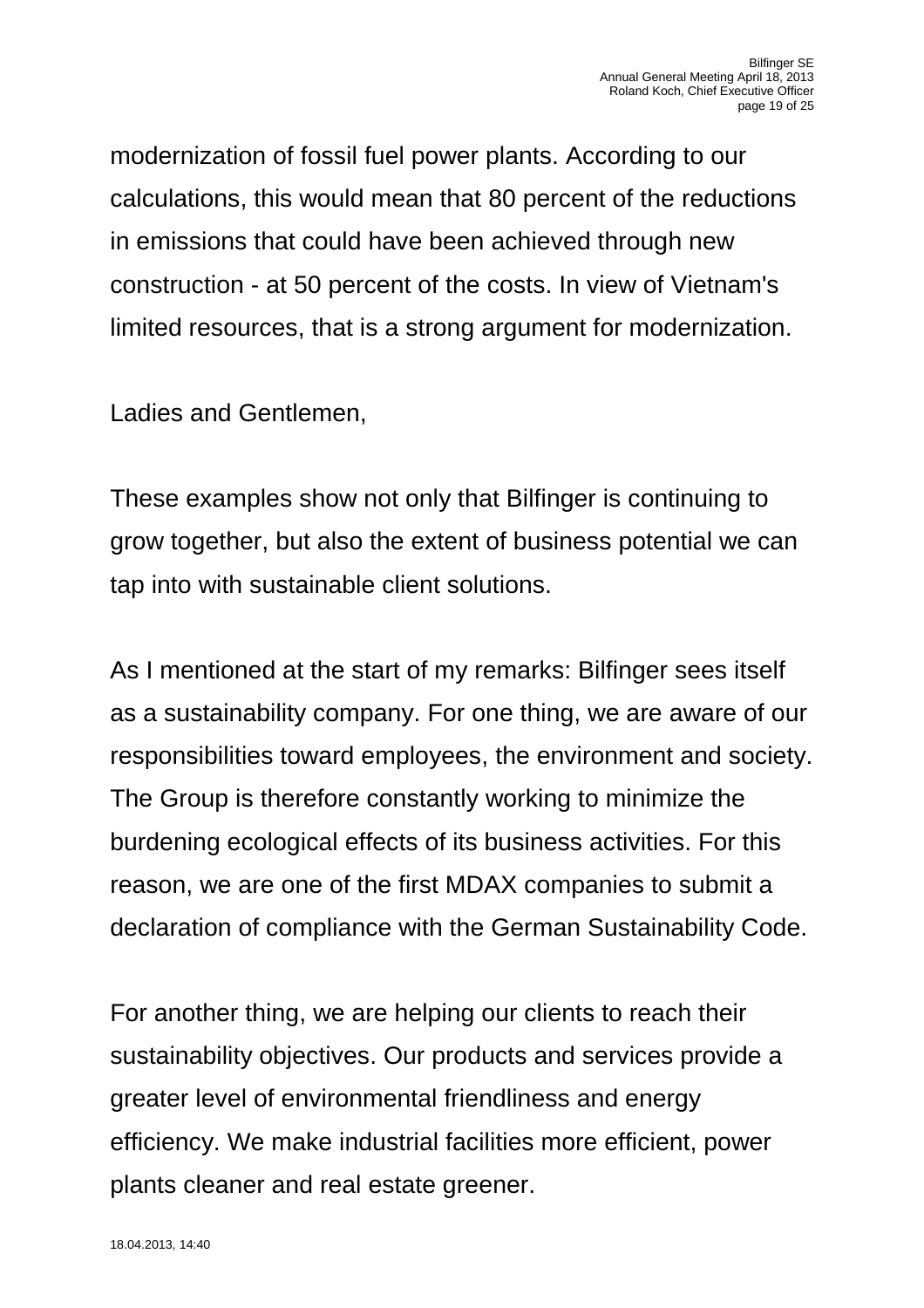# *Chart: Intelligent sustainability: Plant insulation*

As a European market leader for insulation technology, we are making an important contribution to the economical operation of power plants and industrial facilities. Theoretically, it would be possible – if all industrial facilities in Europe were optimally insulated – to save 620 petajoules of energy each year. This is equal to the annual consumption of 10 million households. In light of that potential, this is an interesting market that we would like to tap into.

#### *Chart: Intelligent sustainability: Commercial real estate*

Energy and resource efficiency is also at the top of the agenda when it comes to commercial real estate.

We have been managing properties for leading German and international companies for many years – usually in several countries, usually dozens if not hundreds of buildings and usually surface space totaling more than a million square meters.

With expert knowledge and innovative concepts we continuously reduce the facility management costs of our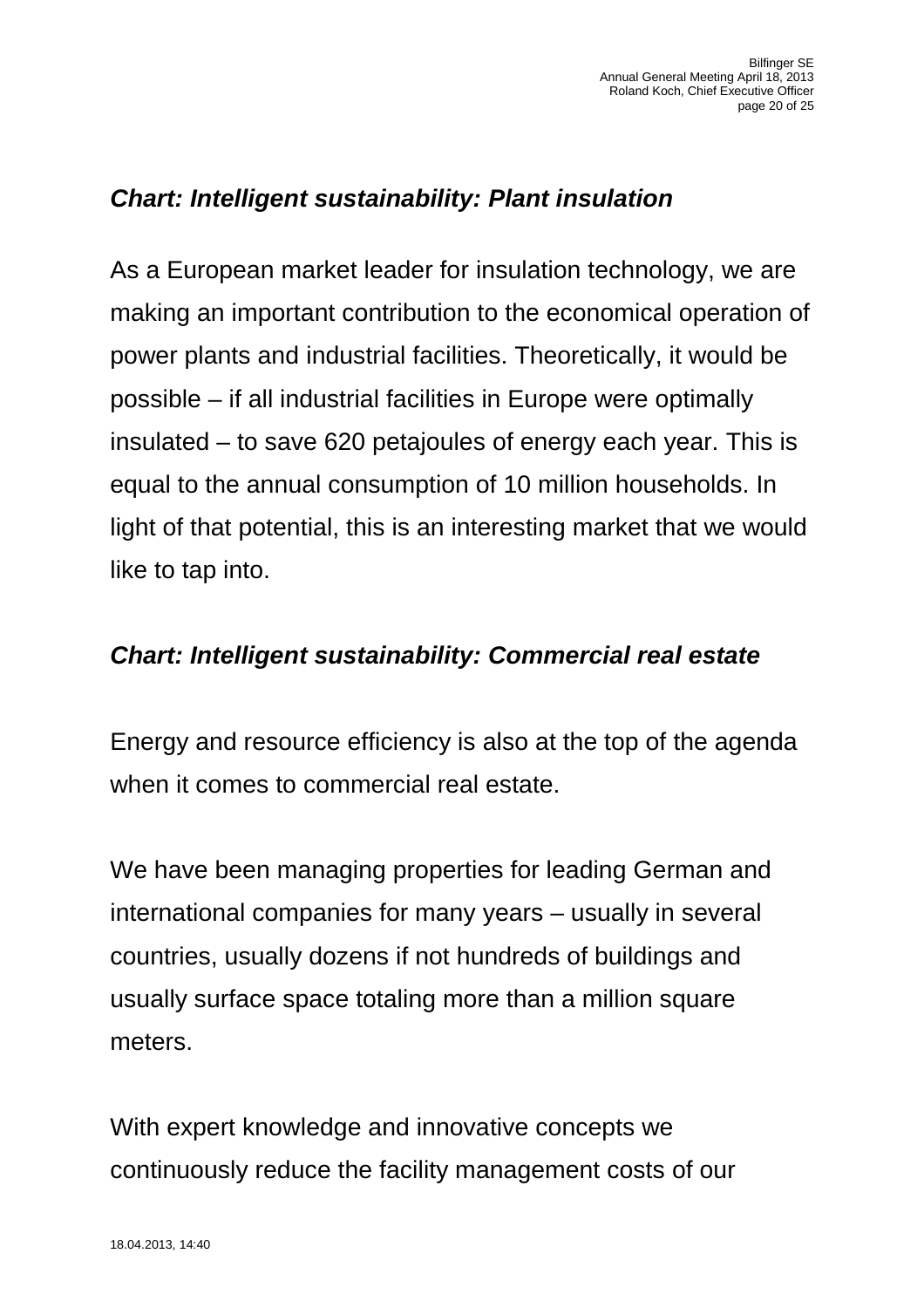customers. Within just a few years, we have reduced the costs at major customers such as Deutsche Bank, EADS or IBM by up to 35 percent.

Ladies and Gentlemen,

It is our lifecycle approach, which I mentioned earlier, that forms the foundation for energy and resource efficiency in real-estate management. If you want to operate sustainably year for year and achieve continuous cost savings, you have to look at a property comprehensively.

### *Chart: Intelligent sustainability solutions: Lifecycle concept ONE*

Bilfinger consistently follows this approach. This is demonstrated by a product that we introduced in 2011: with ONE, we provide a guarantee for the first time to companies and investors not only for the design and construction costs of a property, but also the operating costs over its entire service life. We thus free our customers from the risk of unexpected cost increases, for energy and maintenance work, for example.

With ONE, we are a pioneer on the market. For BASF in Ludwigshafen, we will implement a new office building geared toward flexible utilization with room for 1,500 employees.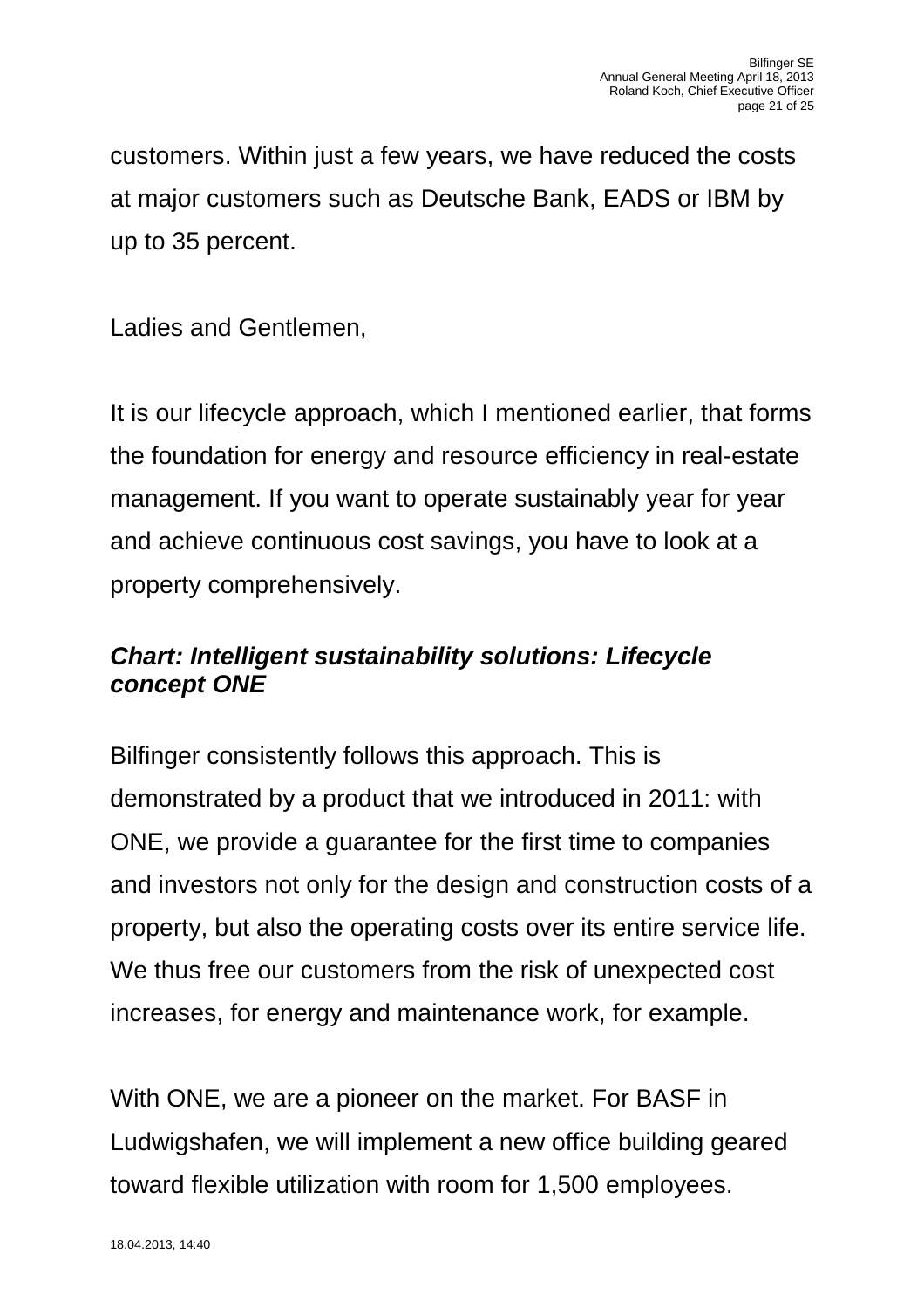Specialists from numerous units in our company will contribute their expertise to an integrated comprehensive solution for the benefit of our client. There are also good prospects that a number of additional ONE projects for well-known industrial customers will be implemented.

# *Chart: Research and development: The future of intelligent sustainability*

We want to offer our customers innovative solutions also in the future. To this end, we have initiated a series of future-oriented projects with which we want to tap into additional business opportunities in the area of the energy changeover. Together with the Technical University in Cottbus, a micro-gas turbine has been developed and is about to be launched. With this device it is possible to decentrally generate electricity and heat for hospitals, hotels or medium-sized industrial facilities, for example. This takes some of the pressure off national power grids and helps reduce emissions.

Another example is a new process for the purification of biogas that is fed directly into the natural gas grid. Here we are working together closely with BASF.

Ladies and Gentlemen,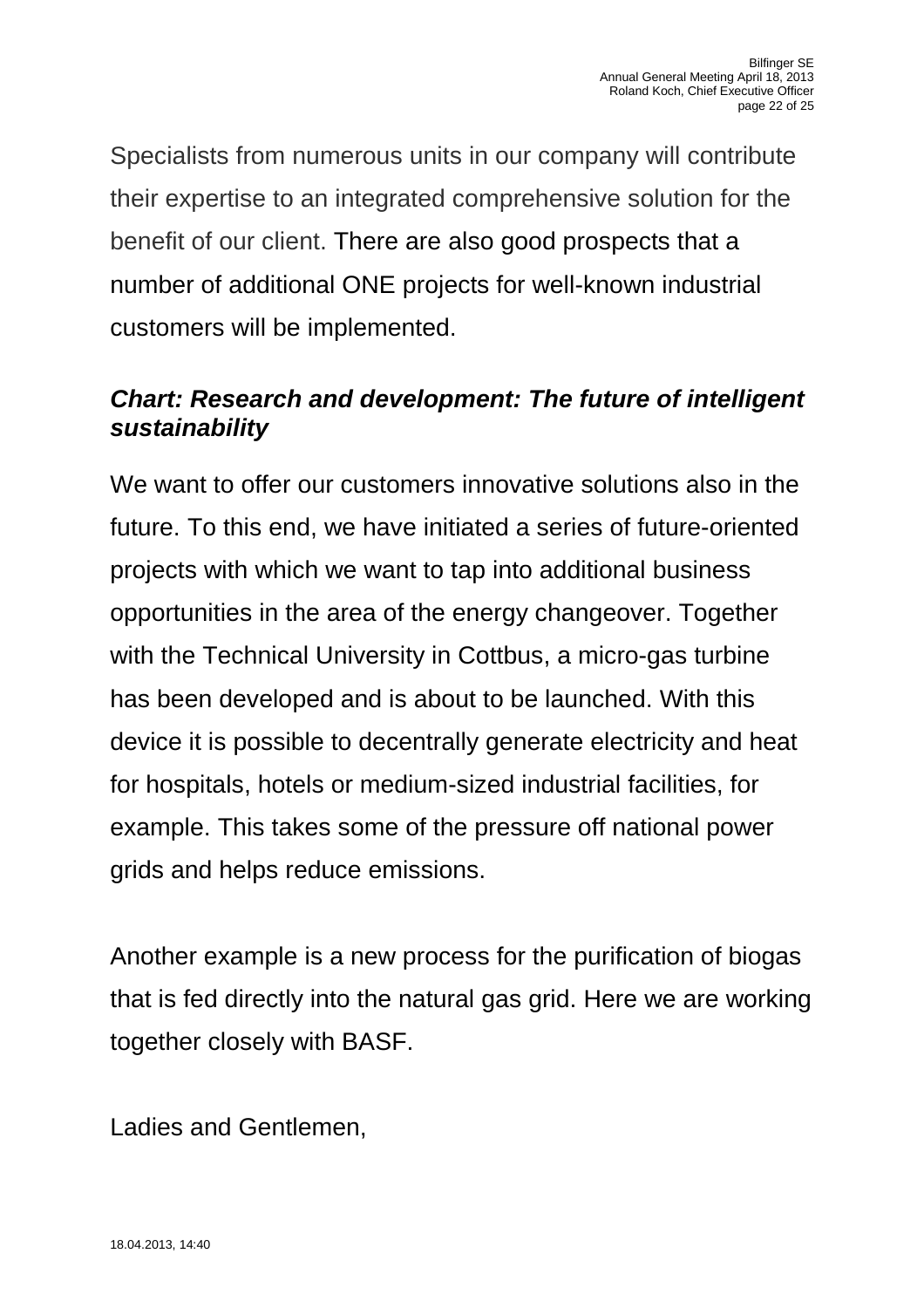2012 was a very special year for us: the renaming of the company to Bilfinger, the new logo and the renaming of all Group companies – all of this has shown customers, shareholders and the general public that Bilfinger has started a promising new chapter in the history of the company.

#### *Chart: Acquisitions for the expansion of regional presence*

Bilfinger continues to find itself in the comfortable position of being able to supplement and strengthen organic business development with further acquisitions. We will apply our financial strength also in the coming months, primarily to expand the global presence – not least in order to be in a position to offer our international customers Bilfinger's broad range of services in as many locations as possible. With the acquisition of water technology specialists Johnson Screens at the beginning of this year, we strengthened our position in the USA and added South America and Japan to the Bilfinger map. As a result of the acquisition of NeoStructo a little more than one year ago, we have established a noticeable footprint in the industrial services business on the Indian subcontinent. And the purchase of Tebodin not only complemented our range of services with demanding engineering expertise, but also gave us access to customers in extremely interesting markets such as South East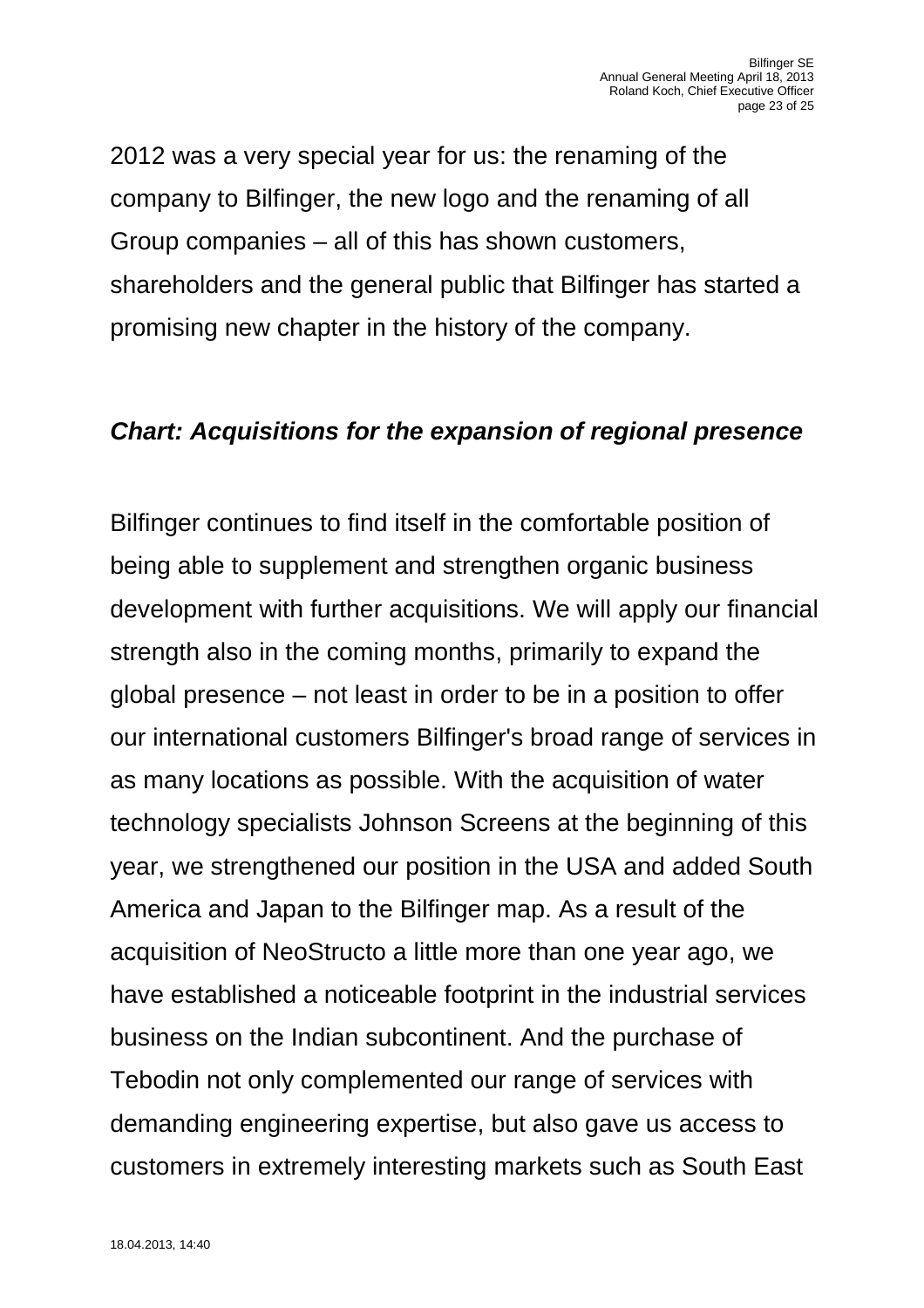Asia, the Middle East and additional European countries. We will continue to pursue this course with future acquisitions.

#### *Chart: Our targets: Outlook 2013*

Ladies and Gentlemen,

Bilfinger is completing its transformation to an engineering and services group in a challenging economic environment. Even though the first months of the year have brought us a somewhat middling start, not least as a result of long winter, my colleagues on the Executive Board and myself are convinced that in the year 2013 we will be able to achieve the goals we set for ourselves in February, both for the Group and for the individual business segments.

Specifically, this means that we anticipate a positive development in all business segments for the full year. Output volume will increase as a result of the acquisitions we have recently made and organic growth. With growing margins, EBITA and net profit will also be above the figures from the year 2012, whereby we will adjust these figures for the capital gains we have realized from the reduction of our investments in the Nigerian business.